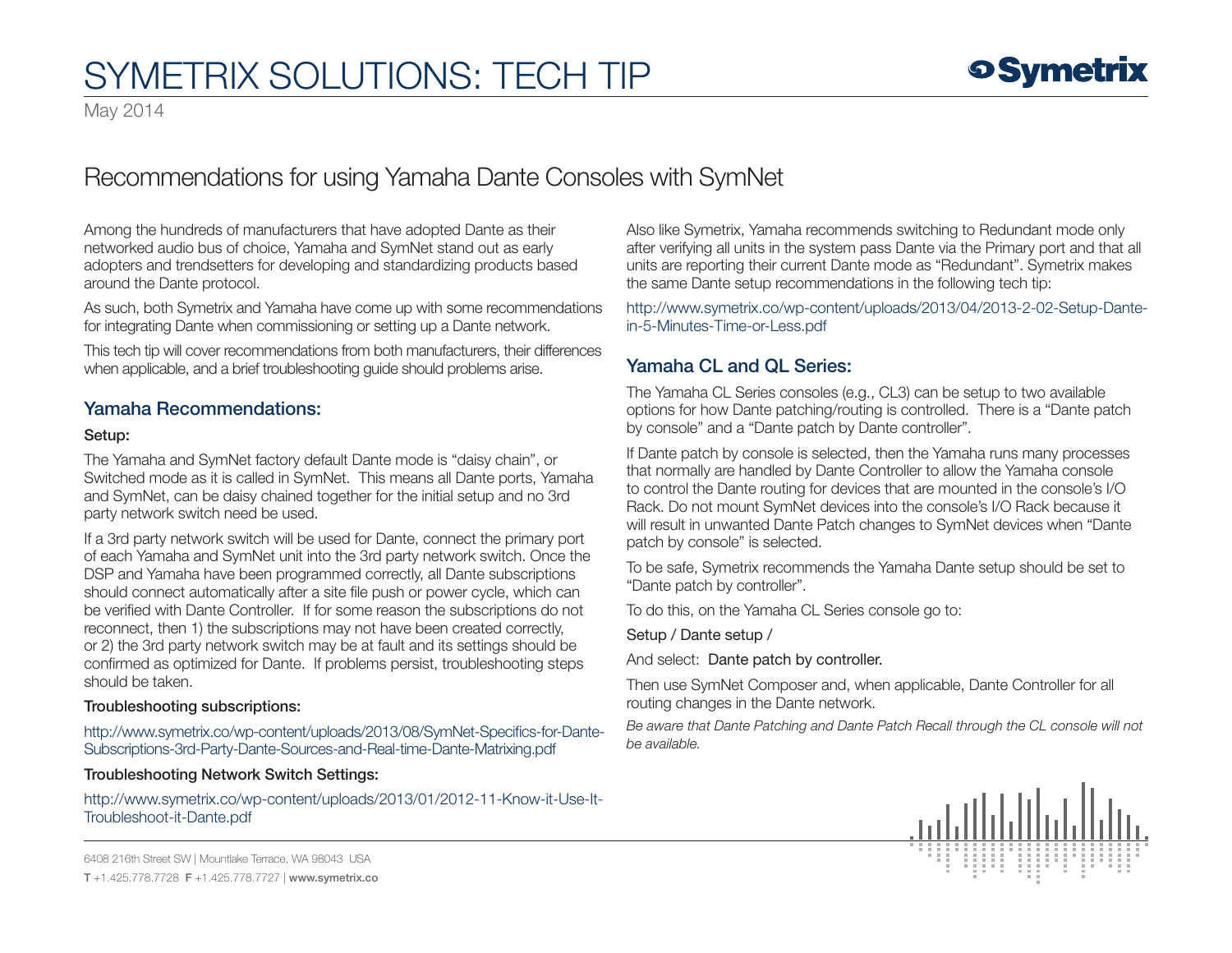May 2014

*Note 1*: *This White Paper on Dante subscriptions should be consulted before using Dante Controller to change SymNet Dante routing:*

[http://www.symetrix.co/wp-content/uploads/2013/08/SymNet-Specifics-for-](http://www.symetrix.co/wp-content/uploads/2013/08/SymNet-Specifics-for-Dante-Subscriptions-3rd-Party-Dante-Sources-and-Real-time-Dante-Matrixing.pdf)[Dante-Subscriptions-3rd-Party-Dante-Sources-and-Real-time-Dante-Matrixing.](http://www.symetrix.co/wp-content/uploads/2013/08/SymNet-Specifics-for-Dante-Subscriptions-3rd-Party-Dante-Sources-and-Real-time-Dante-Matrixing.pdf) [pdf](http://www.symetrix.co/wp-content/uploads/2013/08/SymNet-Specifics-for-Dante-Subscriptions-3rd-Party-Dante-Sources-and-Real-time-Dante-Matrixing.pdf)

## Network Switch:

As of the writing of this tech tip, Yamaha does not officially recommend any particular brand or model of network switch for Dante. That being said, Yamaha has successfully used the Cisco SG300 is a variety of Dante applications and provides detailed instructions for setting up the SG300 to use with Dante here on their website:

http://www.yamahaproaudio.com/global/en/training\_support/selftraining/dante [guide/index.jsp](http://www.yamahaproaudio.com/global/en/training_support/selftraining/dante_guide/index.jsp)

#### The Yamaha SG300 setup guide covers the following topics:

- Preparing to Configure a Network Switch
- Disabling Energy Efficient Ethernet (EEE)
- Constructing a Virtual Local Area Network (VLAN)
- QoS Settings (Prioritizing the clock synchronization)
- Multicast Settings
- Setting Multiple Switches (Copying settings)

*Note 2: Symetrix agrees with Yamaha that setting up a network switch correctly for Dante is necessary for reliable Dante operation and also does not recommend a particular brand or model of switch, nor does Symetrix provide setup instructions for a particular model. Symetrix follows Audinate's lead by stating that any network switch can work with Dante, but some features on some switches will allow for larger and more reliable Dante operation.*

Dante makes use of standard Voice over IP (VoIP) Quality of Service (QoS) switch features, to prioritize clock sync and audio traffic over other network traffic. VoIP QoS features are available in a variety of inexpensive and enterprise Ethernet switches. Any switches with the following features should be appropriate for use with Dante:

- Gigabit ports for inter-switch connections
- Quality of Service (QoS) with 4 queues
- Diffserv (DSCP) QoS, with strict priority
- A managed switch is also recommended, to provide detailed information about the operation of each network link: port speed, error counters, bandwidth used, etc.

Additionally, both Yamaha and Symetrix recommend turning off all EEE features of the network switch to prevent low power operation from impacting audio performance.

# Troubleshooting a Yamaha / SymNet Dante connection:

If experiencing Dante failures between a Yamaha console and a SymNet DSP, check the following:

- 1) Ensure that SymNet Dante subscriptions (those channels SymNet is to receive from the Yamaha) are setup using SymNet Composer. *See Note 1 for clarification*. SymNet Composer 2.0 adds a "Dante Browse" feature to make creating the Dante receive flows easily from 3rd party hardware simple, quickly, and intuitive. If Dante Controller is used to patch Dante audio into a SymNet DSP, these subscriptions will be temporary and will be lost after a site file is pushed or the SymNet DSP is power cycled.
- 2) If the Yamaha is a CL Series console, ensure that the Yamaha Dante Setup is set to "Dante patch by controller". Be aware that Dante Patching and Dante Patch Recall through the CL console will not be available in this mode.